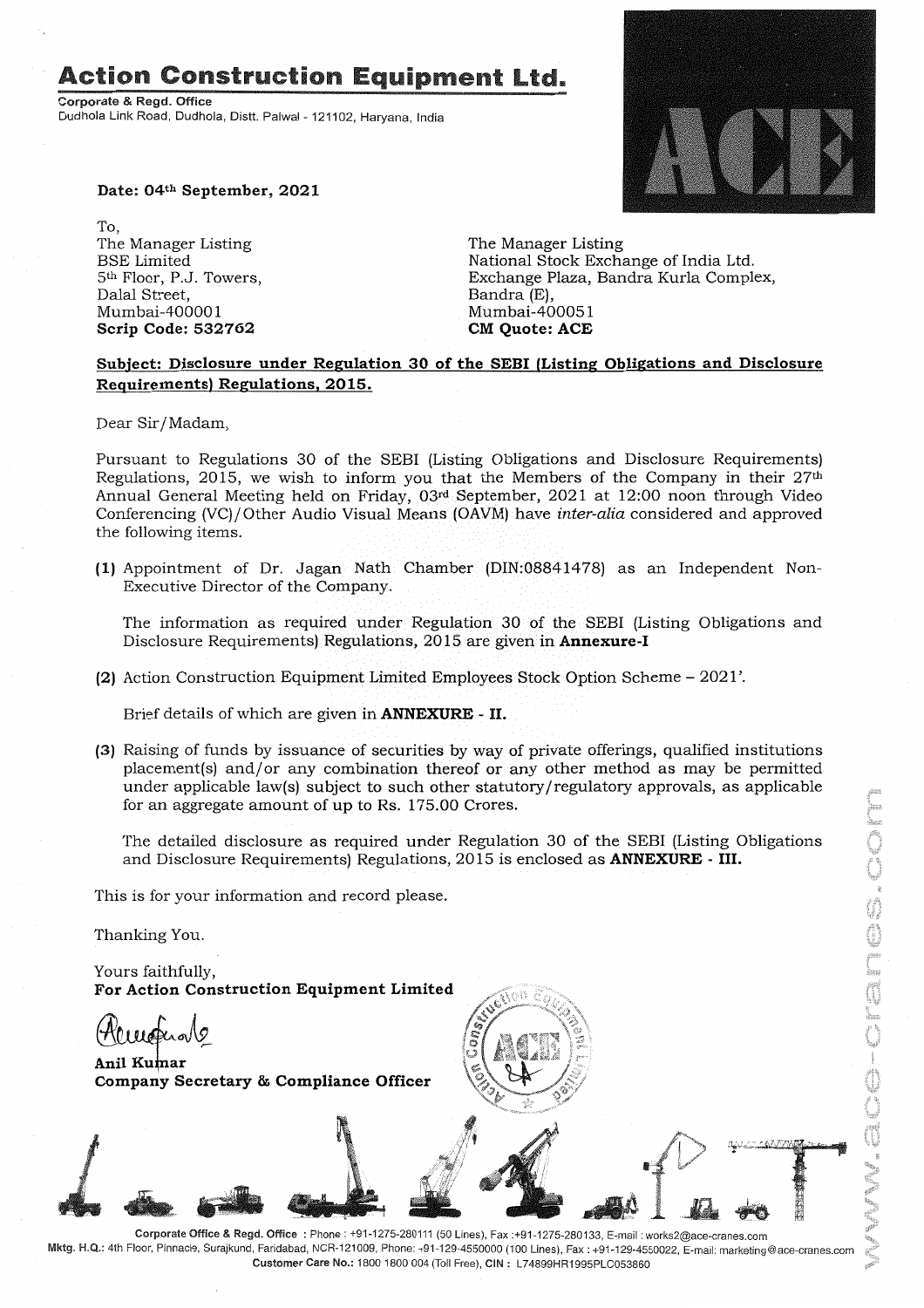#### **ANNEXURE-I**

| S.N. | <b>Particulars</b>                                                     | Dr. Jagan Nath Chamber                                                                                                                                                                                                                                                                                                                                                                                                                                                                           |  |
|------|------------------------------------------------------------------------|--------------------------------------------------------------------------------------------------------------------------------------------------------------------------------------------------------------------------------------------------------------------------------------------------------------------------------------------------------------------------------------------------------------------------------------------------------------------------------------------------|--|
| 1.   | Reason for Change<br>viz. appointment                                  | Appointment                                                                                                                                                                                                                                                                                                                                                                                                                                                                                      |  |
| 2.   | Date of<br>appointment /re-<br>appointment &<br>Term of<br>appointment | The members of the Company in their 27 <sup>th</sup> AGM held on September<br>03, 2021 have approved the appointment of Dr. Jagan Nath<br>Chamber (DIN:08841478) as Independent Non-Executive Director<br>of the Company for first term of five consecutive years effective<br>from November 06, 2020 to November 05, 2025.                                                                                                                                                                      |  |
| 3.   | Brief profile                                                          | Dr. Jagan Nath Chamber aged 66 was born at Ludhiana. He did<br>his MA English Literature from Government College Ludhiana and<br>LLB from Delhi University. He has Completed his IAS and got UP<br>cadre.                                                                                                                                                                                                                                                                                        |  |
|      |                                                                        | He served as District Magistrate at few places like Mau, Moradabad<br>and served the state government in different capacities like IG<br>Registration and Stamps Commissioner, Commissioner Sales Tax,<br>Transport Commissioner, IG Prisons, Secretary and Principle<br>Secretary of the Departments of Industries, Home and Prisons,<br>Sports and Youth, Agriculture and Horticulture, Food and Civil<br>Supplies, etc. in the State of Uttar Pradesh and also as member<br>Board of Revenue. |  |
|      |                                                                        | Also served in Government of India in the capacity of Joint<br>Secretary, Additional Secretary and Secretary. He Retired from<br>Government of India as Secretary. During the service he did his<br>MBA from Europe and PhD from Kumao University and have<br>undergone various training courses in the country and abroad<br>including Alumni of Harvard University USA.<br>Post his retirement and currently he is working as Advisor at TMU<br>Moradabad.                                     |  |
| 4.   | Disclosure of<br>relationship<br>between Directors                     | None                                                                                                                                                                                                                                                                                                                                                                                                                                                                                             |  |